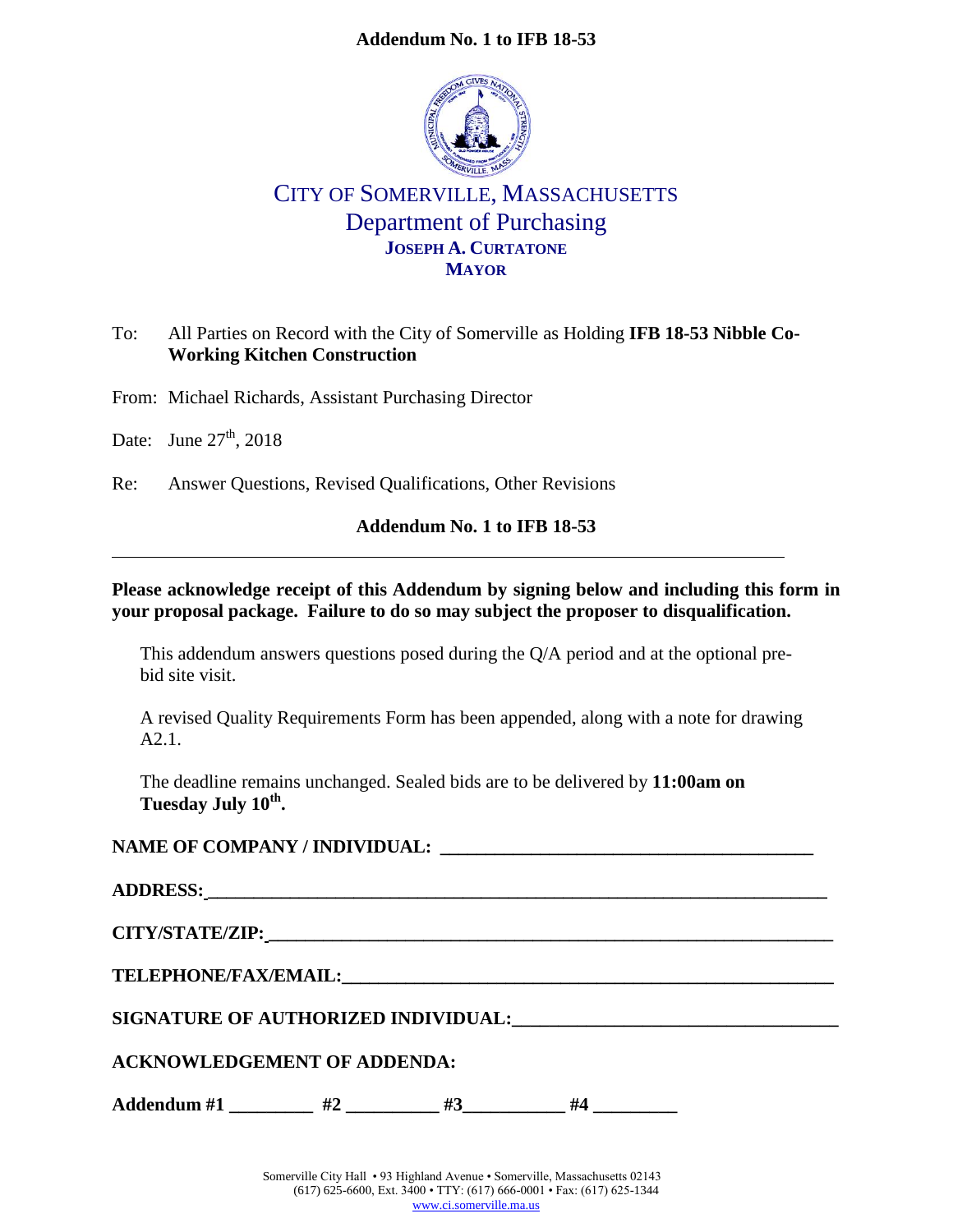#### **Addendum No. 1 to IFB 18-53**

Q. Will you be operating the space?

A. Yes, it will be a community kitchen, serving as an 'incubator'

Q. For the underslab plumbing, will we be taking up the whole floor?

A. The specification and drawings outline cutting and patching requirements. Additionally, the demolition plan provides direction for scope of floor removal.

Q. Is the floor finished? Will we take the finish off?

A. Yes, it is an epoxy finish. The base bid will be to replace the epoxy and an add alternate will be to add polish.

Q. Are there pre-existing mechanical systems?

A. There is an existing ductless split system that has been provided by the landlord.

Q. Is there exposed plumbing included in the project?

A. Exposed plumbing will be allowed provided there is no reduction in usable spaces (i.e. it does not push equipment forward into the workspace) and is not located on tiled wall area visible to public.

Q. Will the hood be a new install?

A. It will be a new hood with a make-up air unit. See MEP drawings and specifications.

Q. Are there two gas meters?

A. See MEP drawings and specs for gas piping scope.

Q. Should we just assume epoxy paint on the entire ceiling or just the kitchen areas?

A. Assume an epoxy paint substitution for the entire concrete ceiling as well as steel beams at ceiling.

Q. Are the stainless-steel counters custom or purchased by owner?

A. Only the stainless equipment table at the cooking line under the hood is owner purchased

Q. Does your HVAC engineer have any preferred subcontractors or did they work with anyone for preliminary pricing or design feedback?

A. See the MEP drawings for the basis of design for the hood.

Q. I'm assuming all fire protection and alarm work will need to be performed by the building's preferred vendors?

A. The building rules are referenced in the specifications.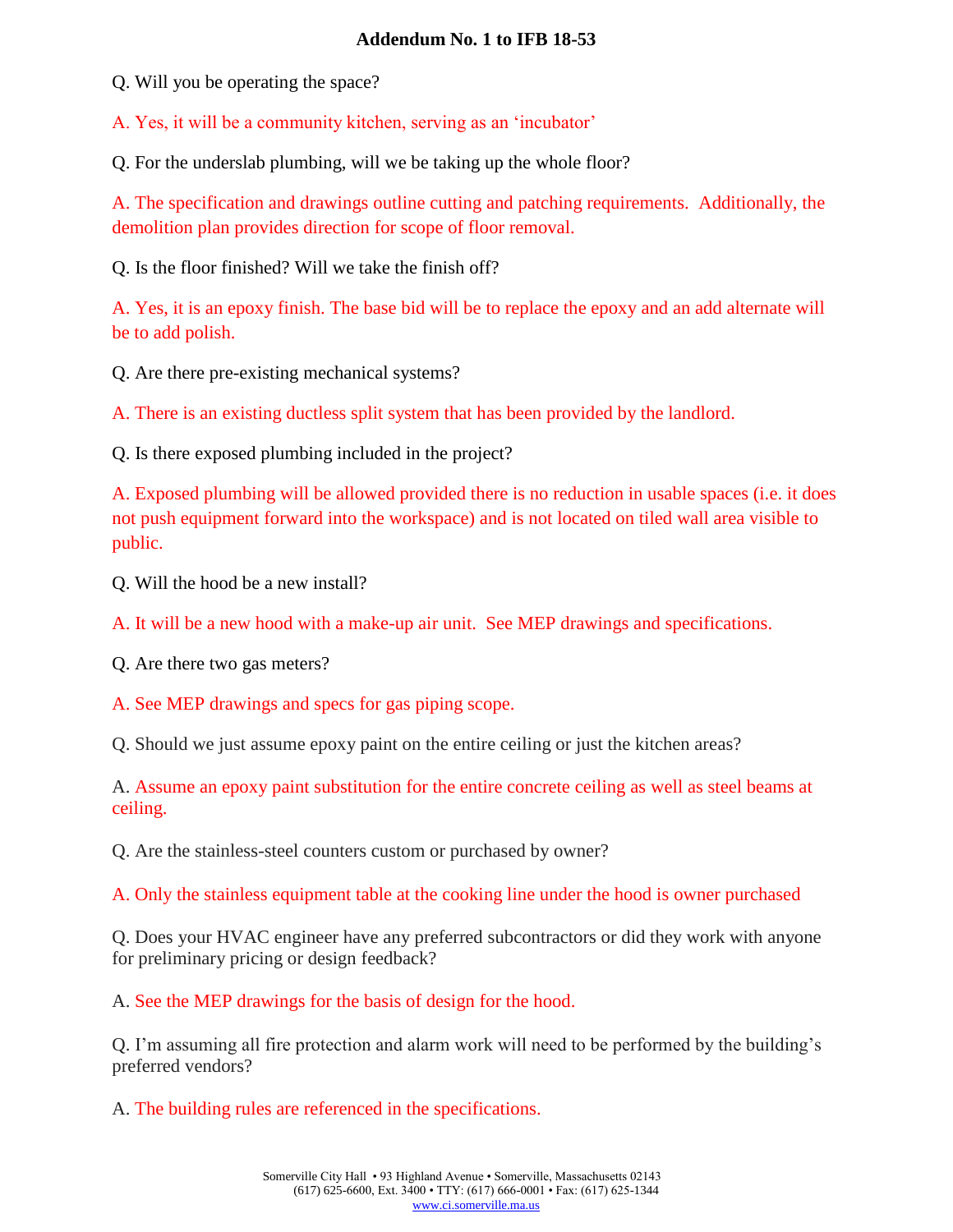#### **Addendum No. 1 to IFB 18-53**

Q. Is it possible to gain access for sub-contractors to see the space? If so what is the process in doing so?

A. The City will not be hosting a second walkthrough of the site. However, parties that did not attend the pre-bid site visit may contact the property owner, BWB, to arrange for an unofficial visit.

Q. HVAC General Notes #20 on drawing H1-0 refers to Captiveaire DWG #3328913 we could not find this dwg in the package. Can you please provide.

A. We include the reference number but we don't have the specs. The contractor can contact Captiveaire to request the basic design drawings. Once the bid is awarded the selected contractor will need to work with the vendor relating to installation of this hood and make up air chase lining via their design specs.

Q. Who are the Landlords/Building Owners: Roofing Company, Fire Alarm Maintenance Co. and Sprinkler Maintenance Co.

A. The property is owned/managed by BWB. The fire alarm and sprinkler system details are included in Appendix A of the bid package. Maintenance will be coordinated between the selected contractor, the tenant, and the landlord after a contract is awarded.

### **Additional Clarifications**

#### **Quality Requirements**

The minimum qualifications required to submit a bid for this project have been changed. Please use the revised Quality Requirements Form attached herein with your bid submission.

#### **Revised Drawing**

During the pre-bid walkthrough, it was brought to the City's attention that the building contractor has installed two new beams along the ceiling. Please see notes in the attached drawing.

#### **Existing Chase**

BWB will move the existing conduit out of the chase for the hood lining to be installed. The building inspectors will not allow up to put in a lining with conduit in place. BWB knows Nibble will be using the chase for the hood.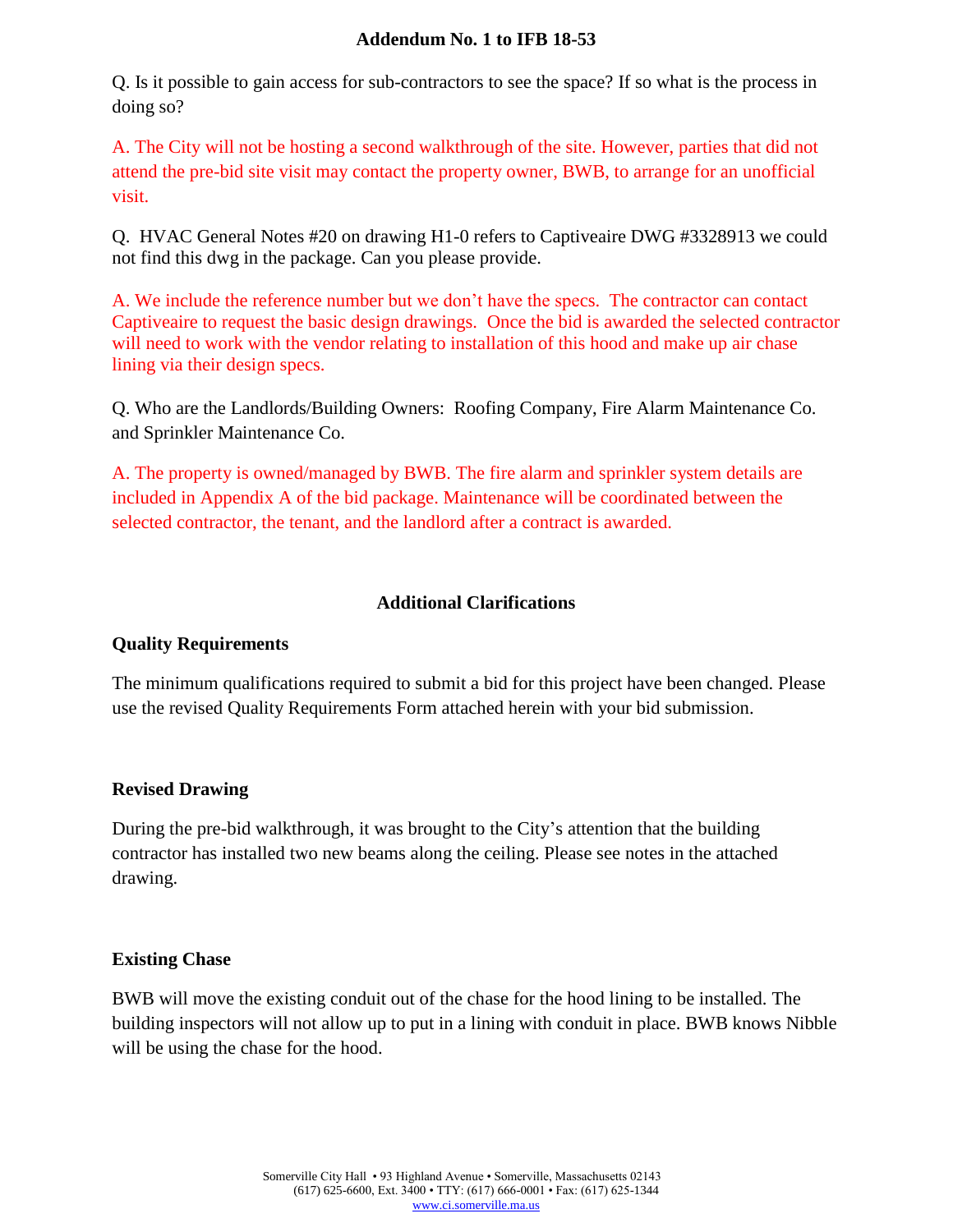

## CITY OF SOMERVILLE, MASSACHUSETTS Department of Purchasing **JOSEPH A. CURTATONE MAYOR**

# **QUALITY REQUIREMENTS FORM**

The following quality requirements, or basic business requirements, are the minimum set of standards that an entity must meet and certify to be considered responsible and responsive. The City of Somerville will disqualify any response that does not meet the minimum quality requirements. A "No Response" to items 1 or 2, or a failure to respond to any of the following minimum standards, will result in disqualification of your bid.

|    | <b>QUALITY REQUIREMENTS</b>                                                                                                                                                                               | <b>YES</b> |  |
|----|-----------------------------------------------------------------------------------------------------------------------------------------------------------------------------------------------------------|------------|--|
| 1. | Proposer has completed at least one (1) project with public entities, or entities requiring<br>comparably rigorous specifications and filing requirements, in the past five (5) years."                   |            |  |
|    | Proposer has completed at least three (3) projects of comparable size and scope in<br>the past three $(3)$ years                                                                                          |            |  |
| 3. | Optional:<br>Are you a Mass. Supplier Diversity Office MBE/WBE certified minority or woman<br>owned business? Additional minority designations may be submitted by attaching<br>supporting documentation. |            |  |

In order to provide verification of affirmative responses to items 1 or 2 under the quality requirements listed above, proposers must submit written information that details the general background, experience, and qualifications of the organization. Subcontractors, if applicable, must be also included.